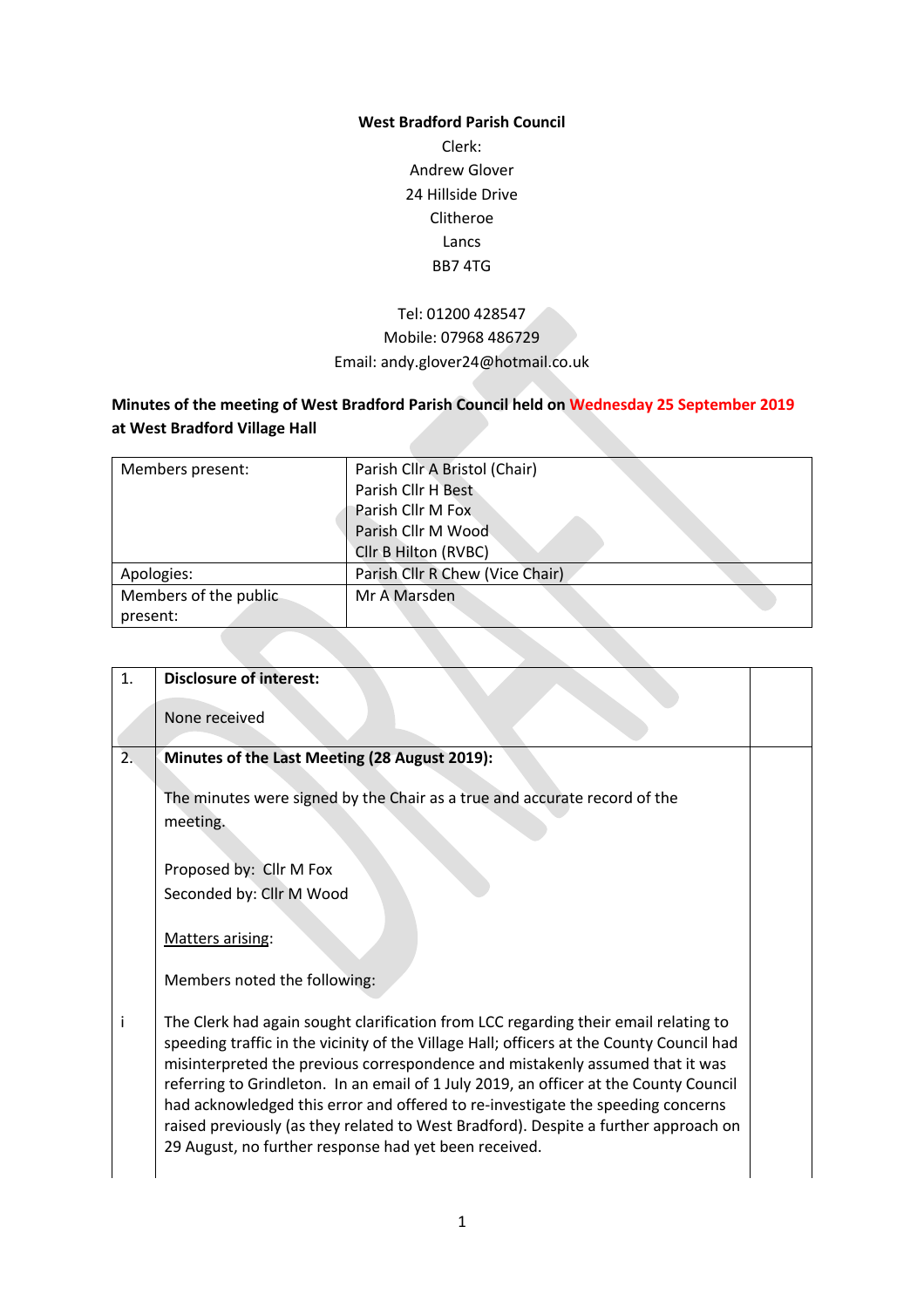|     | <b>Resolved</b><br>Clerk to seek further update from LCC                                                                                                                                                                                                                                                                                                                                                                                                                                                                                                                                                                                                                                                                                                                                                                                                                                                                                                                                                  |  |  |  |
|-----|-----------------------------------------------------------------------------------------------------------------------------------------------------------------------------------------------------------------------------------------------------------------------------------------------------------------------------------------------------------------------------------------------------------------------------------------------------------------------------------------------------------------------------------------------------------------------------------------------------------------------------------------------------------------------------------------------------------------------------------------------------------------------------------------------------------------------------------------------------------------------------------------------------------------------------------------------------------------------------------------------------------|--|--|--|
| ii. | Members noted that the new railings had been installed at the war memorial site,<br>and thanked the Chair for undertaking this task.                                                                                                                                                                                                                                                                                                                                                                                                                                                                                                                                                                                                                                                                                                                                                                                                                                                                      |  |  |  |
| iii | As requested, the blocked drain at the foot of Eaves Hall Lane had been reported<br>to LCC by the Clerk, and in mid-September work appeared to have taken place to<br>rectify the problem.                                                                                                                                                                                                                                                                                                                                                                                                                                                                                                                                                                                                                                                                                                                                                                                                                |  |  |  |
| iv  | The Clerk had also reported to LCC the blocked drain outside Wesley Cottage on<br>Chapel Lane. The County Council had initially denied responsibility for the matter,<br>but further discussion with Alan Boyer at RVBC indicated that the drain was<br>located on an adopted highway and as such - according to Mr Boyer - was "100%"<br>the responsibility of LCC. A further approach to LCC had therefore been made, and<br>on 17 September the Clerk had been advised that "for some reason" the gully in<br>question did not show on the LCC highways mapping system. The matter had now<br>been passed on to the highways team to investigate and reported the issue under<br>reference 197129.<br><b>Resolved</b>                                                                                                                                                                                                                                                                                  |  |  |  |
| 3.  | Clerk to make a diary note to chase progress in 28 days<br>Public questions, comments or representations:                                                                                                                                                                                                                                                                                                                                                                                                                                                                                                                                                                                                                                                                                                                                                                                                                                                                                                 |  |  |  |
|     |                                                                                                                                                                                                                                                                                                                                                                                                                                                                                                                                                                                                                                                                                                                                                                                                                                                                                                                                                                                                           |  |  |  |
|     | None                                                                                                                                                                                                                                                                                                                                                                                                                                                                                                                                                                                                                                                                                                                                                                                                                                                                                                                                                                                                      |  |  |  |
| 4.  | <b>Update from Ward Councillor present:</b>                                                                                                                                                                                                                                                                                                                                                                                                                                                                                                                                                                                                                                                                                                                                                                                                                                                                                                                                                               |  |  |  |
|     | Cllr Hilton reported the following matters:                                                                                                                                                                                                                                                                                                                                                                                                                                                                                                                                                                                                                                                                                                                                                                                                                                                                                                                                                               |  |  |  |
|     | the feeling within the Borough Council was that $-$ as a result of the ongoing<br>Brexit situation - a general election was likely to be called in the near future.<br>The prevailing view amongst borough councillors was that it was time to leave<br>the EU, even if no deal had been negotiated by 31 October;<br>Cllr Hilton had attended a public meeting held on Friday 19 September in<br>$\bullet$<br>Grindleton, the purpose of which had been to discuss the proposed<br>community pub/café at the former Duke of York premises. Around 150 people<br>had been present, with helpful guidance being given by an advisor with<br>experience in revitalising such establishments. Discussions on the best way<br>forward were continuing;<br>although the Borough Council still opposed the proposed creation of a unitary<br>٠<br>authority for East Lancashire, it was acknowledged that it may be unable to<br>avoid future participation in any such body (eg if all other surrounding local |  |  |  |
|     | authorities had decided to proceed with the proposal). However, no final<br>decision on the matter had yet been reached;                                                                                                                                                                                                                                                                                                                                                                                                                                                                                                                                                                                                                                                                                                                                                                                                                                                                                  |  |  |  |
|     | the government had produced a 10-point plan for NHS modernisation, and $-$ in<br>٠<br>her role as a borough councillor - Cllr Hilton was due to discuss this with CCG<br>Clinical Directors at a meeting scheduled for tomorrow; and                                                                                                                                                                                                                                                                                                                                                                                                                                                                                                                                                                                                                                                                                                                                                                      |  |  |  |
|     | Cllr Hilton was pleased to report that Slaidburn Health Centre was no longer<br>٠<br>scheduled to close for at least the next 2 years as a solution to underlying<br>issues of concern had hopefully been found.                                                                                                                                                                                                                                                                                                                                                                                                                                                                                                                                                                                                                                                                                                                                                                                          |  |  |  |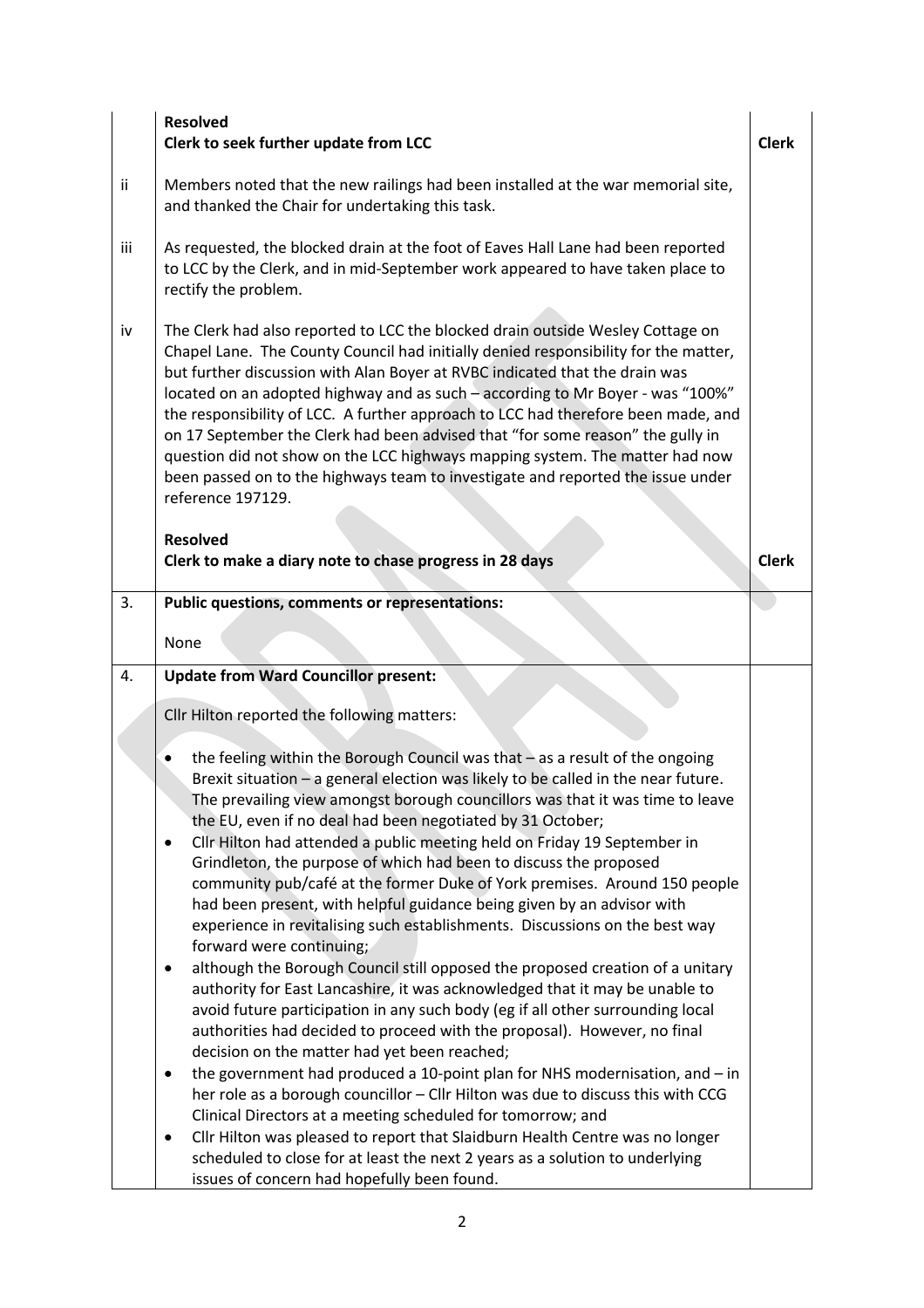| 5.          | <b>Extended closure of Bradford Bridge</b>                                                                                                                                                                                                                                                                      |              |  |  |
|-------------|-----------------------------------------------------------------------------------------------------------------------------------------------------------------------------------------------------------------------------------------------------------------------------------------------------------------|--------------|--|--|
|             | Members noted the details of 3 incidents on the bridge provided to the Clerk on 23<br>September by Cllr Chew. An outline of the incidents is given below:                                                                                                                                                       |              |  |  |
|             | a coach caused damage to its nearside and had to be assisted to reverse<br>back into the village at 9.30pm on 20th September;                                                                                                                                                                                   |              |  |  |
|             | a wagon struggled to get over the bridge and caused a significant hold-up<br>٠<br>in darkness; and                                                                                                                                                                                                              |              |  |  |
|             | another wagon had to reverse back into the village (6th September) when<br>the driver had got to the bridge and realised he could not get over. (Cllr<br>Chew had spoken to the driver who said his sat nav system had brought<br>him that way).                                                                |              |  |  |
|             | <b>Resolved</b>                                                                                                                                                                                                                                                                                                 |              |  |  |
|             | Members thanked Cllr Chew for her vigilance and asked the Clerk to forward                                                                                                                                                                                                                                      |              |  |  |
|             | details to LCC in the usual manner                                                                                                                                                                                                                                                                              | <b>Clerk</b> |  |  |
| 6.          | <b>Overview of financial position:</b>                                                                                                                                                                                                                                                                          |              |  |  |
| a           | Monthly accounts - August 2019                                                                                                                                                                                                                                                                                  |              |  |  |
|             | The Clerk submitted details of income and expenditure for the month of August                                                                                                                                                                                                                                   |              |  |  |
|             | 2019 for approval by the Parish Council and signing-off by the Chair.                                                                                                                                                                                                                                           |              |  |  |
|             | <b>Resolved</b>                                                                                                                                                                                                                                                                                                 |              |  |  |
|             | That the record for August 2019 as presented would be signed off                                                                                                                                                                                                                                                | <b>Chair</b> |  |  |
| $\mathsf b$ | Budget $-Q2$                                                                                                                                                                                                                                                                                                    |              |  |  |
|             | The Clerk provided an update on the current budget at the end of Q2. Key points<br>included:                                                                                                                                                                                                                    |              |  |  |
|             | income was on track, with certain grant funding yet to arrive in the parish<br>council's bank account and VAT payments were still to be recouped;<br>Lengthsman - spend was outside budget at the end of Q2, but this was not<br>considered to be excessive bearing in mind the seasonal nature of the<br>work; |              |  |  |
|             | Clerk - salary and PAYE within budget;<br>٠<br>garden maintenance - overspent by £226 to date but this will be<br>considerably offset by £130 grant from RVBC;                                                                                                                                                  |              |  |  |
|             | some unanticipated miscellaneous spend totalling £450 had been incurred;<br>overall, the spend to date totalled £4854 out of a budgeted £8099; and<br>٠<br>it was anticipated that a year-end surplus in the region of £4k would be<br>achieved.                                                                |              |  |  |
|             | <b>Resolved</b>                                                                                                                                                                                                                                                                                                 |              |  |  |
|             | Members approved the Q2 budget as presented.                                                                                                                                                                                                                                                                    | Chair        |  |  |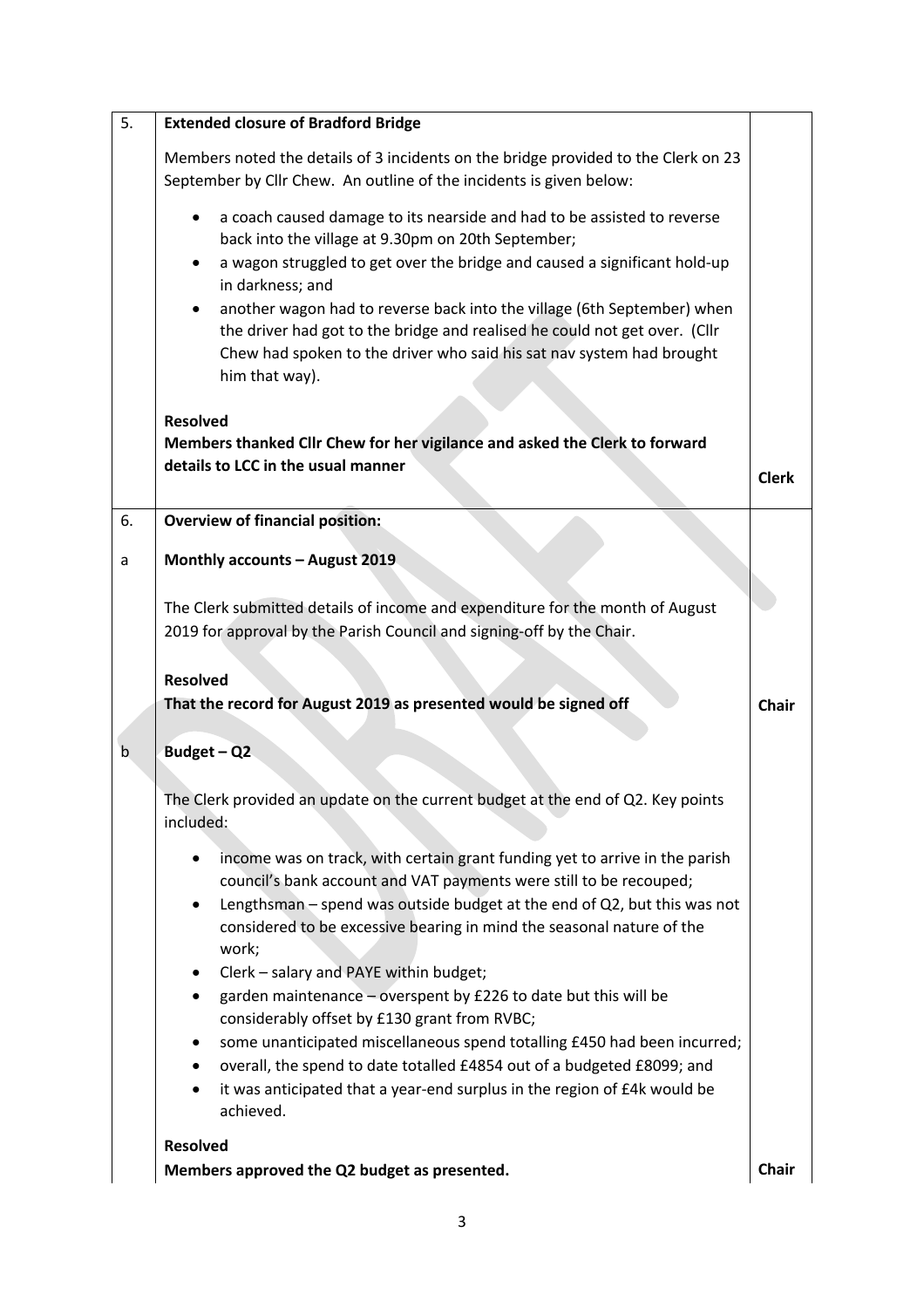| $\mathsf{C}$   | <b>Concurrent Functions Grant 2019</b>                                                                                                                                                                                                                                                                                                                                                                                                                                                                                                                                                                                                                                                                                                                                                            |  |  |
|----------------|---------------------------------------------------------------------------------------------------------------------------------------------------------------------------------------------------------------------------------------------------------------------------------------------------------------------------------------------------------------------------------------------------------------------------------------------------------------------------------------------------------------------------------------------------------------------------------------------------------------------------------------------------------------------------------------------------------------------------------------------------------------------------------------------------|--|--|
|                | The Clerk reported that the sum claimed under this grant had not yet appeared on<br>the Council's bank statement and he would continue to monitor the situation.                                                                                                                                                                                                                                                                                                                                                                                                                                                                                                                                                                                                                                  |  |  |
| d              | War memorial - grant application via Tesco "Bags of Help"                                                                                                                                                                                                                                                                                                                                                                                                                                                                                                                                                                                                                                                                                                                                         |  |  |
|                | At the August meeting, the Clerk had reported that Tesco would donate £1000 to<br>the cost of the war memorial project via their Bags of help initiative. However, the<br>monies had not then been received so the Clerk had offered to monitor the<br>position and report back.                                                                                                                                                                                                                                                                                                                                                                                                                                                                                                                  |  |  |
|                | The Clerk was now in a position to confirm that the funding had been paid into the<br>Parish Council's account, and - in line with members' wishes at the August<br>meeting - an email thanking Groundwork for their support had been sent. In<br>response to this message, a very helpful list of potential funding produced by<br>Manchester Community Central had been provided by Groundwork; whilst the<br>majority of the funding streams applied solely to the Greater Manchester area, a<br>number would be suitable for Ribble Valley applications and a copy of the list had<br>been circulated prior to the meeting for members' attention. The Clerk had signed<br>up for a monthly electronic copy of the list and would report any useful funding<br>streams to the Parish Council. |  |  |
| e              | <b>Ribble Valley in Bloom</b>                                                                                                                                                                                                                                                                                                                                                                                                                                                                                                                                                                                                                                                                                                                                                                     |  |  |
|                | The Clerk confirmed that the £135 funding allocated by RVBC had now been paid                                                                                                                                                                                                                                                                                                                                                                                                                                                                                                                                                                                                                                                                                                                     |  |  |
|                | into the Parish Council's bank account.                                                                                                                                                                                                                                                                                                                                                                                                                                                                                                                                                                                                                                                                                                                                                           |  |  |
| $\overline{7}$ | Governance                                                                                                                                                                                                                                                                                                                                                                                                                                                                                                                                                                                                                                                                                                                                                                                        |  |  |
|                | No issues were reported.                                                                                                                                                                                                                                                                                                                                                                                                                                                                                                                                                                                                                                                                                                                                                                          |  |  |
|                | <b>Planning applications considered</b>                                                                                                                                                                                                                                                                                                                                                                                                                                                                                                                                                                                                                                                                                                                                                           |  |  |
|                | Members considered the folloiwing applications:                                                                                                                                                                                                                                                                                                                                                                                                                                                                                                                                                                                                                                                                                                                                                   |  |  |
| Ť              | 3/2019/0554 (3 Millstones) - no decision had yet been made by RVBC;                                                                                                                                                                                                                                                                                                                                                                                                                                                                                                                                                                                                                                                                                                                               |  |  |
| 8<br>Ϊİ        | 3/2019/0787 (Wrathall) - details of this application had been circulated to<br>members on 31.8.19; comments confirmed that members did not feel it necessary<br>for a consultation response to be submitted. Again, the Clerk was not aware that<br>any determination had yet been made.                                                                                                                                                                                                                                                                                                                                                                                                                                                                                                          |  |  |
| iii            | 3/2019/0845 (Hargreaves) - details of this application had been circulated to<br>members on 21 September; members discussed the application and expressed<br>concern at its nature, which (inter alia) was felt to be likely to have a detrimental<br>impact on traffic flow on Eaves Hall Lane. On 26 September 2019 the Clerk<br>submitted a written reponse to RVBC outlining members' concerns.                                                                                                                                                                                                                                                                                                                                                                                               |  |  |
| 9              | Development of new website for the Parish Council                                                                                                                                                                                                                                                                                                                                                                                                                                                                                                                                                                                                                                                                                                                                                 |  |  |

 $\begin{array}{c} \hline \end{array}$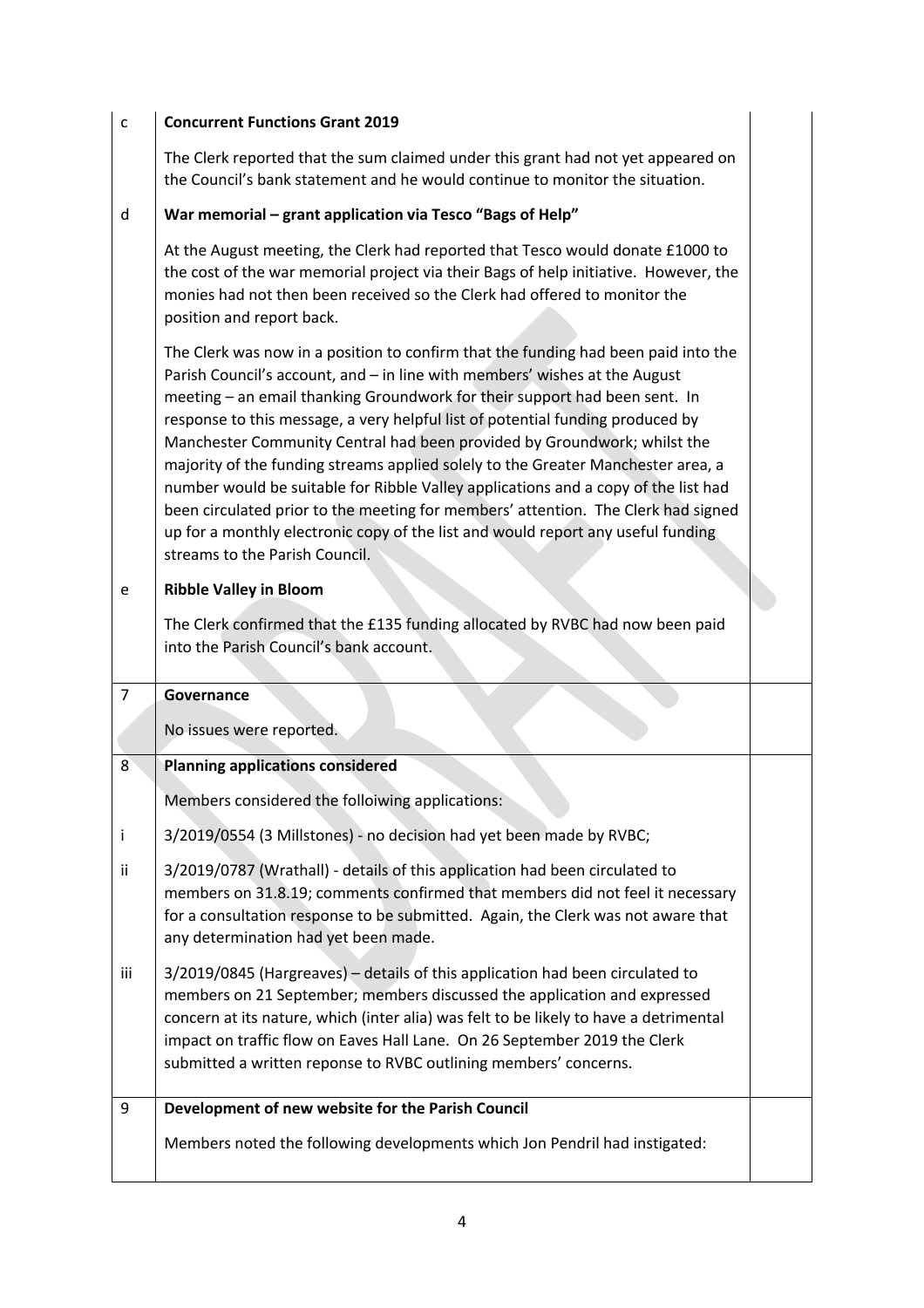|    | photographs of members had now been displayed on the website;<br>٠                 |              |  |  |  |
|----|------------------------------------------------------------------------------------|--------------|--|--|--|
|    | pages which were not viewing correctly (as mentioned by Cllr Chew) had             |              |  |  |  |
|    | been updated to Cllr Chew's satisfaction;                                          |              |  |  |  |
|    | a cookies policy had been added;<br>٠                                              |              |  |  |  |
|    | the privacy policy was being updated;<br>٠                                         |              |  |  |  |
|    | the mailing list had been updated and was ready to push live once the<br>$\bullet$ |              |  |  |  |
|    | content of the leaflet intended to promote the new website had been                |              |  |  |  |
|    | approved; and                                                                      |              |  |  |  |
|    | a new email address of westbradfordps@gmail.com had been established,<br>٠         |              |  |  |  |
|    | with an auto responder applied so anyone sending a message to it would             |              |  |  |  |
|    | be notified that they would receive a response within 72 hours.                    |              |  |  |  |
|    | Members thanked Mr Pendril for his efforts to develop the website over recent      |              |  |  |  |
|    | months, and - in recognition of these - it was agreed that Mr Pendril should       |              |  |  |  |
|    | receive a £50 voucher for use at the 3 Millstones.                                 |              |  |  |  |
|    |                                                                                    |              |  |  |  |
|    | <b>Resolved</b>                                                                    |              |  |  |  |
|    | Clerk to obtain voucher and deliver to Mr Pendril                                  | <b>Clerk</b> |  |  |  |
|    |                                                                                    |              |  |  |  |
|    | In relation to the draft text produced by Mr Pendril to promote the new website    |              |  |  |  |
|    | amongst village residents, members then discussed which of the two versions        |              |  |  |  |
|    | produced by Mr Pendril they preferred. After some debate it was agreed that        |              |  |  |  |
|    | option 1 should be adopted.                                                        |              |  |  |  |
|    |                                                                                    |              |  |  |  |
|    | <b>Resolved</b>                                                                    |              |  |  |  |
|    |                                                                                    |              |  |  |  |
|    |                                                                                    |              |  |  |  |
|    | Clerk to inform Mr Pendril that option 1 has been adopted and enquire whether      |              |  |  |  |
|    | he could produce the relevant artwork for consideration at the October meeting.    | <b>Clerk</b> |  |  |  |
|    |                                                                                    |              |  |  |  |
|    | Members also queried the use of a photograph on the homepage of the website in     |              |  |  |  |
|    | the section relating to the Parish Council. It was felt that the use of this       |              |  |  |  |
|    | photograph (which did not depict anyone associated with the parish council) had    |              |  |  |  |
|    | caused some local comments and as such it may be better to replace it with a       |              |  |  |  |
|    | more neutral photograph (eg of a scenic view).                                     |              |  |  |  |
|    |                                                                                    |              |  |  |  |
|    | <b>Resolved</b>                                                                    |              |  |  |  |
|    | <b>Clerk to raise with Mr Pendril</b>                                              | <b>Clerk</b> |  |  |  |
| 10 | Lancashire Best Kept Village                                                       |              |  |  |  |
|    |                                                                                    |              |  |  |  |
| a  | Entry - 2019 competition                                                           |              |  |  |  |
|    | The Clerk had circulated a message to members on 23 August confirming that the     |              |  |  |  |
|    | village had been unsuccessful in its efforts this year and would not be going      |              |  |  |  |
|    | through to the final round of judging on this occasion. At the August meeting,     |              |  |  |  |
|    |                                                                                    |              |  |  |  |
|    | members had asked the Clerk to seek feedback on the village's 2019 entry. On 29    |              |  |  |  |
|    | August, the organisers of the competition confirmed that feedback from the         |              |  |  |  |
|    | judges would be circulated after the results were announced; this could not be     |              |  |  |  |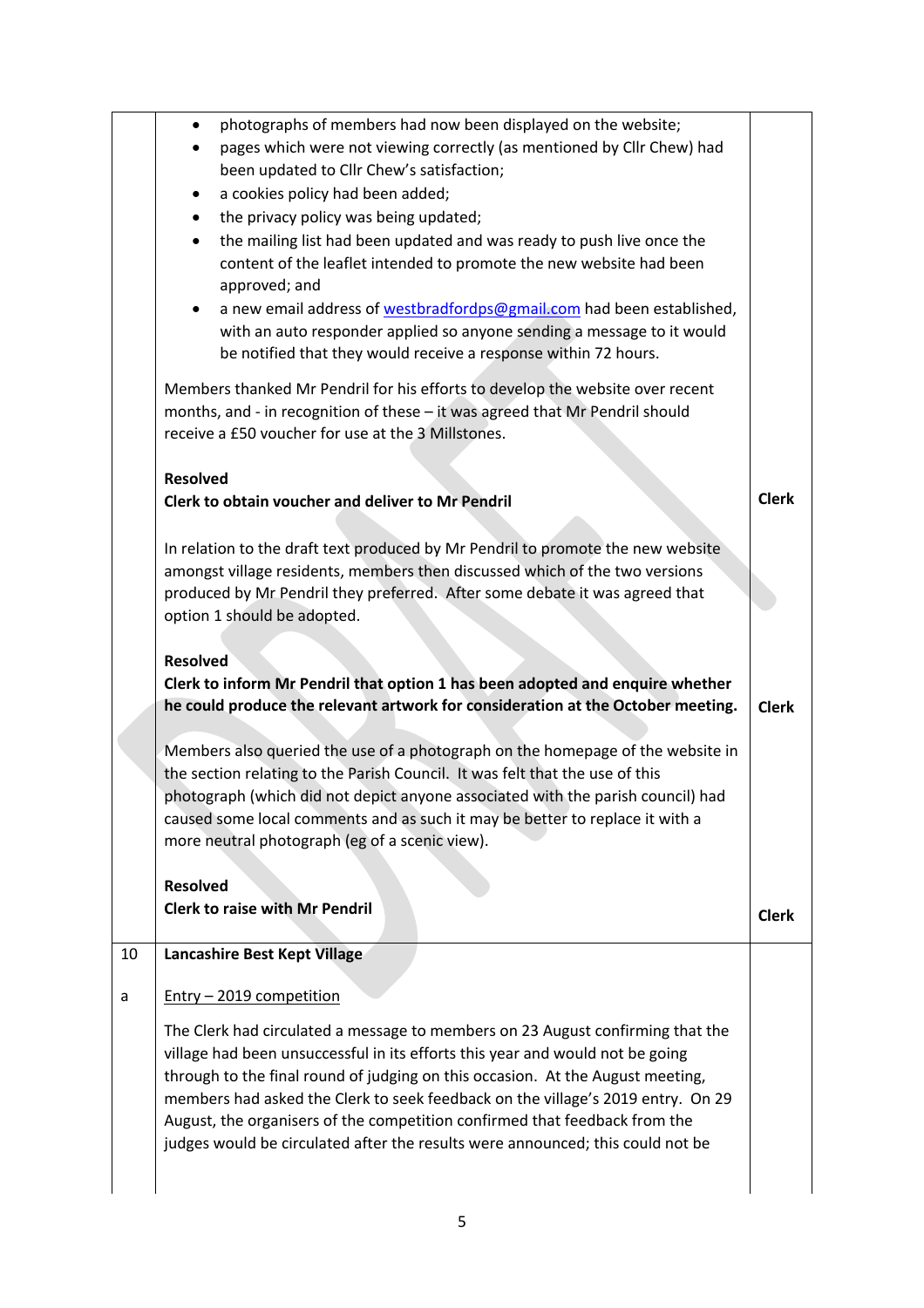|    | done before then as it would "give the outstanding features awards away".<br>Feedback should therefore be received by the first week in October.                                                                                                                                                                                        |              |
|----|-----------------------------------------------------------------------------------------------------------------------------------------------------------------------------------------------------------------------------------------------------------------------------------------------------------------------------------------|--------------|
| b  | Presentation of Awards Ceremony for the 2019 Competition                                                                                                                                                                                                                                                                                |              |
|    | The Clerk reported that the awards ceremony would be held at The Villa, Moss<br>Side Lane, Wrea Green, PR4 2PE on Monday 14th October 2019 (commencing at<br>2.30pm). Tea/Coffee & Cake would be served after the ceremony at approximately<br>3.45pm.                                                                                  |              |
|    | The organisers had confirmed that West Bradford had either won or was the<br>runner up in three Outstanding Features categories:                                                                                                                                                                                                        |              |
|    | Hotel;<br>$\qquad \qquad -$<br>Village Hall; and<br>Noticeboard.                                                                                                                                                                                                                                                                        |              |
|    | Members noted that the invitation to attend the ceremony could only be extended<br>to two village representatives (deadline for confirmation of attendees was 30<br>September).                                                                                                                                                         |              |
|    | <b>Resolved</b>                                                                                                                                                                                                                                                                                                                         |              |
|    | No members were available to represent the parish council at the awards<br>ceremony (although it was possible that either Marilyn / Bill Wood or Michael /<br>Janet Fox could yet be present given their association with the competition, in                                                                                           |              |
|    | which case any certificates could be collected by them.                                                                                                                                                                                                                                                                                 |              |
|    | Clerk to approach Eaves Hall and see if James' Places is able to send a                                                                                                                                                                                                                                                                 | <b>Clerk</b> |
|    | representative<br>Clerk to confirm the above with the organisers of the competition                                                                                                                                                                                                                                                     | <b>Clerk</b> |
| 11 | <b>Action Plan 2019</b>                                                                                                                                                                                                                                                                                                                 |              |
|    | The Clerk updated members on the following area of progress:                                                                                                                                                                                                                                                                            |              |
| a  | Flagpole                                                                                                                                                                                                                                                                                                                                |              |
|    | The Chair confirmed that he had carried out an initial examination of the site, and<br>(subject to his professional commitments) would aim to erect the flagpole by mid-<br>October.                                                                                                                                                    |              |
| b  | VE Day commemoration event, 8-10 May 2020                                                                                                                                                                                                                                                                                               |              |
|    | Andrew Marsden attended the meeting for this item.                                                                                                                                                                                                                                                                                      |              |
|    | Members discussed at length the draft action plan for the event which the Clerk<br>had prepared in advance of the meeting. As a result, the Clerk gained a better<br>understanding of how members saw the event running on the day, and undertook<br>to revisit the draft action plan for further consideration at the October meeting. |              |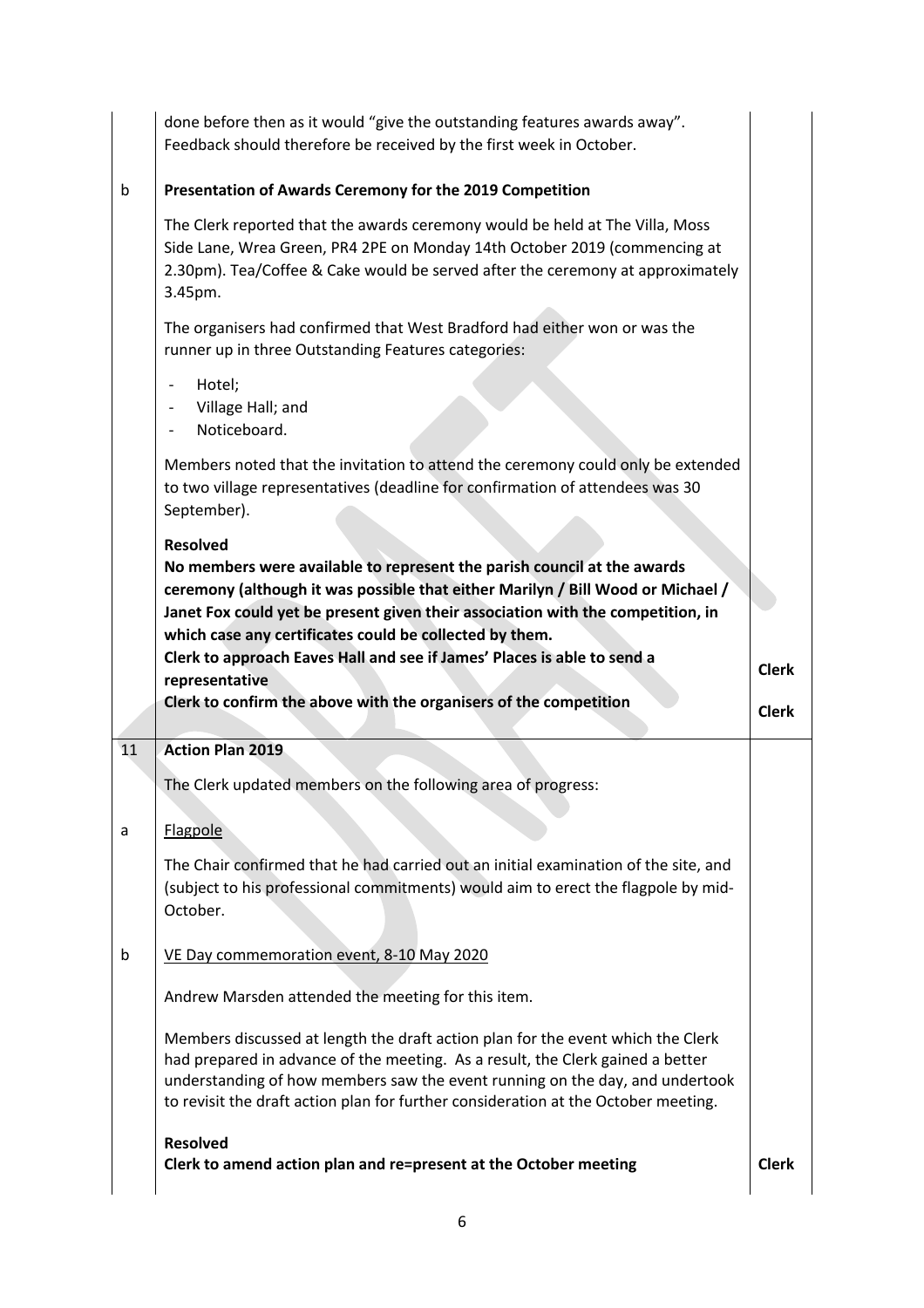| $\mathsf{C}$ | Pinfold sign                                                                                                                                                                                                                                                                                                                                                                                                                                                                                                                                                                                                                                                                                                                                                                                                                                                                                                                                                                       |              |  |  |
|--------------|------------------------------------------------------------------------------------------------------------------------------------------------------------------------------------------------------------------------------------------------------------------------------------------------------------------------------------------------------------------------------------------------------------------------------------------------------------------------------------------------------------------------------------------------------------------------------------------------------------------------------------------------------------------------------------------------------------------------------------------------------------------------------------------------------------------------------------------------------------------------------------------------------------------------------------------------------------------------------------|--------------|--|--|
|              | The Clerk showed members a photograph of the finished product and confirmed<br>that the payment for the sign had been sent off; delivery was therefore anticipated<br>in the near future.                                                                                                                                                                                                                                                                                                                                                                                                                                                                                                                                                                                                                                                                                                                                                                                          |              |  |  |
| 12           | Reports from sub-committees / other meetings attended                                                                                                                                                                                                                                                                                                                                                                                                                                                                                                                                                                                                                                                                                                                                                                                                                                                                                                                              |              |  |  |
|              | Playing Field / Village Hall - Cllrs Fox and Wood (along with Andrew Marsden)<br>٠<br>reported that refurbishment of the play area (replacement swings and an<br>upgrade to the ground covering) was due to commence imminently.                                                                                                                                                                                                                                                                                                                                                                                                                                                                                                                                                                                                                                                                                                                                                   |              |  |  |
|              | Parish Council Liaison Committee - Chair to attend the next meeting at 6.30pm<br>$\bullet$<br>on Thursday 26 September 2019 in the Council Chamber.                                                                                                                                                                                                                                                                                                                                                                                                                                                                                                                                                                                                                                                                                                                                                                                                                                |              |  |  |
|              | Lancashire Association of Local Councils - apologies had been sent for the<br>٠<br>meeting held at 7pm on 11 September 2019 at the Ribble Valley Council<br>Chamber.                                                                                                                                                                                                                                                                                                                                                                                                                                                                                                                                                                                                                                                                                                                                                                                                               |              |  |  |
|              | Hanson Cement - next meeting on 26 September (Cllr Wood to attend); and<br>٠                                                                                                                                                                                                                                                                                                                                                                                                                                                                                                                                                                                                                                                                                                                                                                                                                                                                                                       |              |  |  |
|              | Lengthsman scheme - the Chair confirmed that the current Lengthsman had<br>٠<br>indicated his willingness to continue in the role next year. After some initial<br>difficulties (such as confusion over the areas to be maintained, for which the<br>Lengthsman again apologised) it was agreed that the position had improved<br>and the Lengthsman would be invited to continue in the role during 2020. On<br>this basis, the Lengthsman would be asked by the Chair to undertake some<br>routine tidying-up duties around the village over the winter months.                                                                                                                                                                                                                                                                                                                                                                                                                  |              |  |  |
|              | In addition, the Clerk raised the issue of Public Rights of Way - Local Delivery<br>Scheme. At the April meeting, members had agreed to work in partnership<br>with LCC by deploying the Lengthsman to keep footpaths (as marked on the<br>Definitive Map) clear of vegetation etc. In return for a payment of £250 (now<br>received), the Parish Council would undertake clearance work and report back<br>on this to LCC. Members had acknowledged the importance of reporting back<br>on work for which pre-payment had been made, and had asked the Clerk to<br>identify footpaths (such as Straitgate) which were felt to be on the Definitive<br>Map and on which work may have been carried out. The Clerk reported that<br>he had confirmed that Straitgate was indeed listed on the Definitive Map, and<br>- in light of this - he had drafted some text for submission to LCC; the purpose<br>of this was to keep LCC (as the funders) fully informed of local activity. |              |  |  |
|              | <b>Resolved</b><br>Members agreed the draft text and asked the Clerk to report this to LCC                                                                                                                                                                                                                                                                                                                                                                                                                                                                                                                                                                                                                                                                                                                                                                                                                                                                                         | <b>Clerk</b> |  |  |
|              |                                                                                                                                                                                                                                                                                                                                                                                                                                                                                                                                                                                                                                                                                                                                                                                                                                                                                                                                                                                    |              |  |  |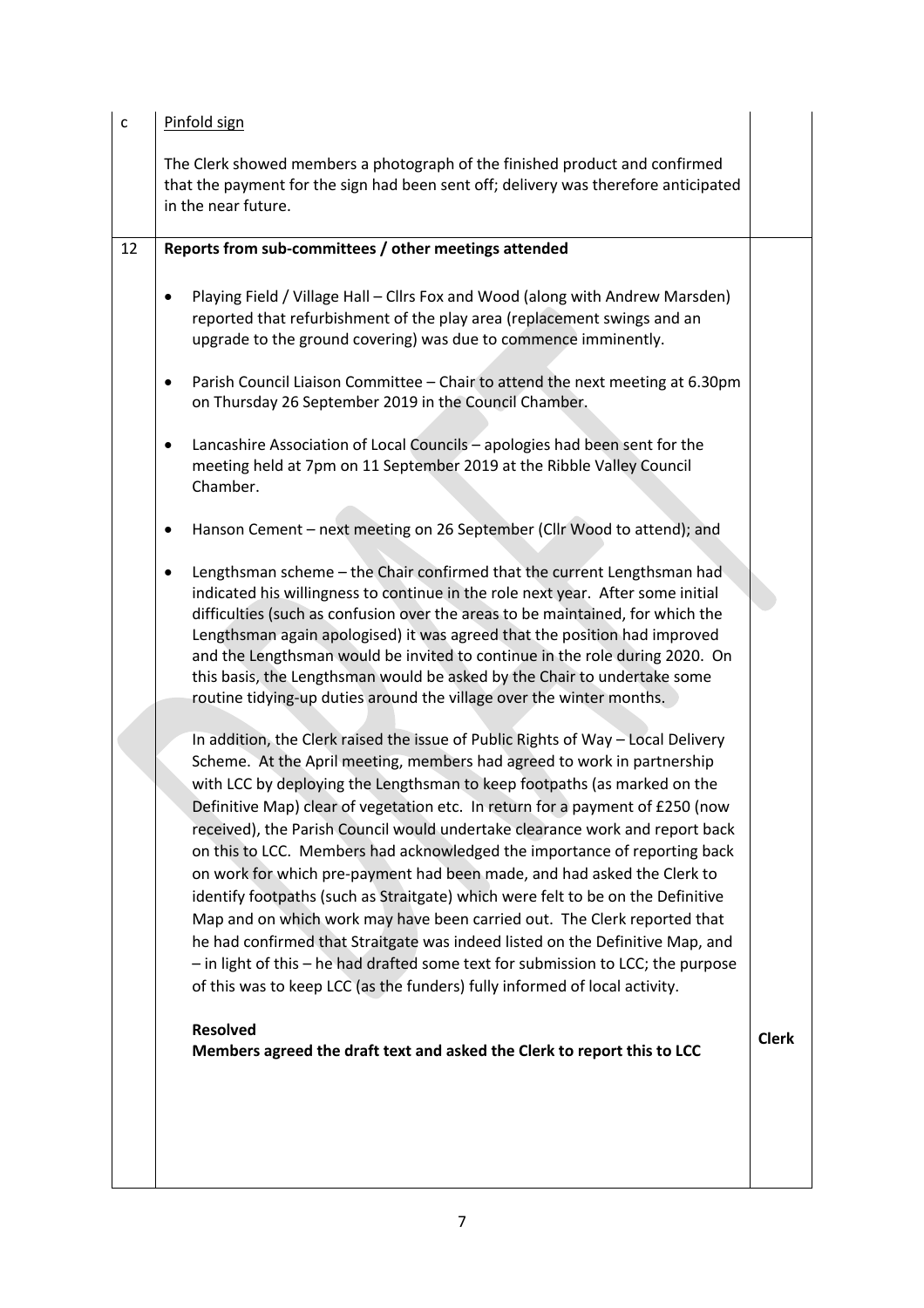#### 15 **Correspondence / requests received**

## a Footpath

On 2 September, the Clerk had been telephoned by a local resident alleging that a footpath running in perpendicular direction from Clitheroe Rd had been blocked by the landowner (Mr Colin Middleton). A gate across the footpath was said to have been padlocked with a sign stating that this was due to walkers allowing sheep to escape (and a telephone number was provided). The following day, the resident confirmed that he had spoken to the landowner the previous evening who assured him that the padlock would be removed; by 0900 the following day this had not been done.

On 3 September, the Clerk had visited the site and established that:

- i) the gate was indeed padlocked;
- ii) the sign stated "This gate is locked because somebody keeps letting the sheep out 07895 059857"; and
- iii) the footpath was on the LCC Definitive Map of footpaths as 3-44 FP 21.

The Clerk had therefore reported the matter to LCC / PROW team on 3 September (ref no W424438). It was understood that the local resident had also reported it. After subsequent discussion, the Chair had undertaken to speak to the landowner and seek a resolution, although he had been unable to make contact with the person concerned.

On 5 September, the local resident had advised the Clerk that a member of the public had removed the chain and restored public access to the footpath, with no corrective action having been taken by the landowner.

## **Resolved Members noted the above.**

## $b \mid$  Consultation – LALC – 5G mobile phone coverage

The Clerk reported that the Lancashire Association of Local Councils had circulated details of a consultation exercise seeking comments on the principle of amending permitted development rights for operators with rights under the Electronic Communications Code to support deployment of 5G and extend mobile coverage, and the circumstances in which it would be appropriate to do so. Members felt that, generally speaking, reception in the village was poor, and briefly discussed the location of current phone masts.

#### **Resolved**

**Members noted the consultation but declined to express further comment.**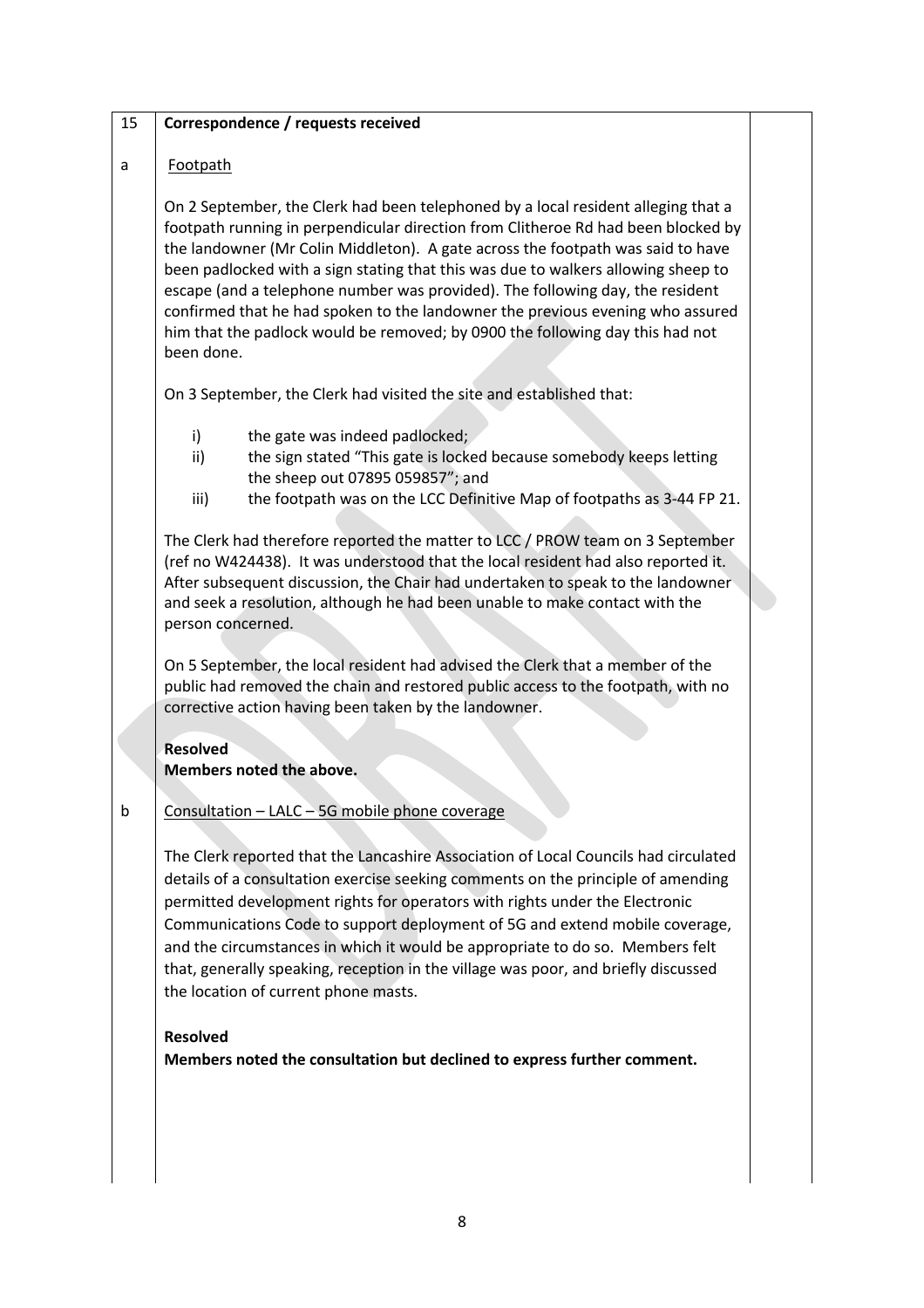| c  | <b>Hedgehogs</b>                                                                                                                                                                                                                                                                                                                                                                                                                                                                            |              |
|----|---------------------------------------------------------------------------------------------------------------------------------------------------------------------------------------------------------------------------------------------------------------------------------------------------------------------------------------------------------------------------------------------------------------------------------------------------------------------------------------------|--------------|
|    | Members noted the recent email correspondence which had taken place between<br>the Clerk and a local resident but declined to make any further comment on the<br>matter.                                                                                                                                                                                                                                                                                                                    |              |
| d  | Openreach van                                                                                                                                                                                                                                                                                                                                                                                                                                                                               |              |
|    | The Clerk reported that, on 19 September, he had received (via the new website)<br>an approach from a local resident expressing concern at an Openreach van which<br>had been left for 2 weeks on Grindleton Rd. The Clerk confirmed that, before he<br>had been able to pursue the matter with Openreach, the vehicle had been<br>removed on 20 September. The van may now have been relocated to a new<br>location in the village and it was agreed to continue to monitor the situation. |              |
| e  | Removal of public telephone boxes                                                                                                                                                                                                                                                                                                                                                                                                                                                           |              |
|    | On 25 September, the Clerk had received email correspondence from RVBC<br>indicating that BT had launched a 90-day consultation on their intention to remove<br>40 public telephone boxes across the borough. The Clerk had perused the list and<br>was able to reassure members that none of the 40 boxes scheduled for potential<br>removal were located within the parish.                                                                                                               |              |
| 16 | <b>Any Other Business</b>                                                                                                                                                                                                                                                                                                                                                                                                                                                                   |              |
| a  | Cllr Chew had raised the issue of whether the installation of a large door / window<br>at a property on Millbrook Court was subject to any regulatory control. The Clerk<br>had undertaken to investigate.                                                                                                                                                                                                                                                                                  |              |
|    | <b>Resolved</b><br>Clerk to report back to next meeting                                                                                                                                                                                                                                                                                                                                                                                                                                     | <b>Clerk</b> |
| b  | Cllr Fox reported that the hedge between the footpath and highway (just past<br>Waddington and West Bradford school, heading towards Waddington) was again<br>overgrown. The hedge had not been cut for some 2 years now, and it was felt to<br>be causing an obstruction to traffic as it grew over the road.                                                                                                                                                                              |              |
|    | <b>Resolved</b><br>Clerk to report to LCC                                                                                                                                                                                                                                                                                                                                                                                                                                                   | <b>Clerk</b> |
| c  | The Chair confirmed that he remained dissatisfied with the state of the road<br>surface on Bowland Gate Lane and asked the Clerk to report the matter once again<br>to LCC.                                                                                                                                                                                                                                                                                                                 |              |
|    | <b>Resolved</b><br>Clerk to report                                                                                                                                                                                                                                                                                                                                                                                                                                                          | <b>Clerk</b> |
| d  | Cllr Wood reported that she had carried out some improvements to the village<br>notice board on Grindleton Rd, as she had replaced the backing (thereby enabling<br>drawing pins to more easily fixed).                                                                                                                                                                                                                                                                                     |              |
|    | The Chair thanked Cllr Wood for her efforts.                                                                                                                                                                                                                                                                                                                                                                                                                                                |              |